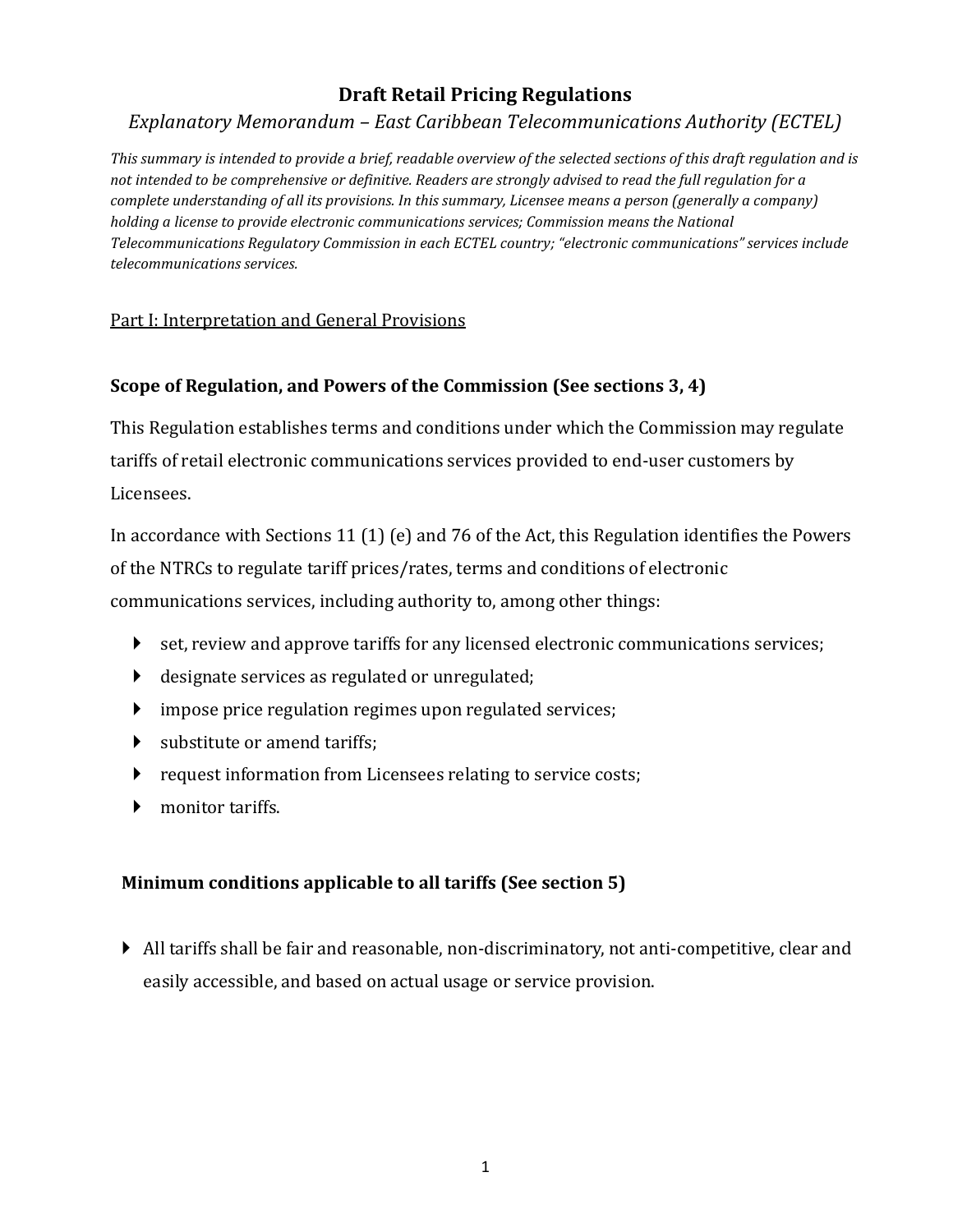#### Part II: Regulating Tariffs for Electronic Communications Services

#### **Classification of and Rationale for Tariffs to be Regulated (See sections 6, 7, 8)**

- The Commission may establish tariff regulation where electronic communication services:
	- o are not subject to competition;
	- o are eligible to receive compensation from the Universal Service and Access Fund;
	- o are provided within a Basic Affordable Service package;
	- o a Licensee has Significant Market Power (SMP);
	- o there is evidence of anti-competitive conduct; or
	- o such regulation is necessary in the public interest
- $\blacktriangleright$  The Commission shall maintain a list of services that fall into the above categories, and may establish the appropriate price regulation regime or controls for each such service, according to the provisions of this Regulation.

#### **Basic Affordable Service Package (See section 9)**

- Operators must provide a free hotline (telephone service) so that consumers can submit complaints (section 8).
- When consumers call them, operators must provide full information about offers, services and products relevant to the consumer's questions (section 8)
- Operators must prohibit 900 type charges or allows consumers to disconnect from those calls. Operators cannot charge for calls to it (section 8).

#### **Anti-Competitive Pricing (See section 10)**

- The Commission may consider the following acts by a Licensee to be anti-competitive conduct (among others):
	- o tying services together and requiring customers to purchase both;
	- o colluding with other Licensees to distort competition;
	- o imposing restrictions on other Licensees' prices where the first Licensee supplies the other with products or services;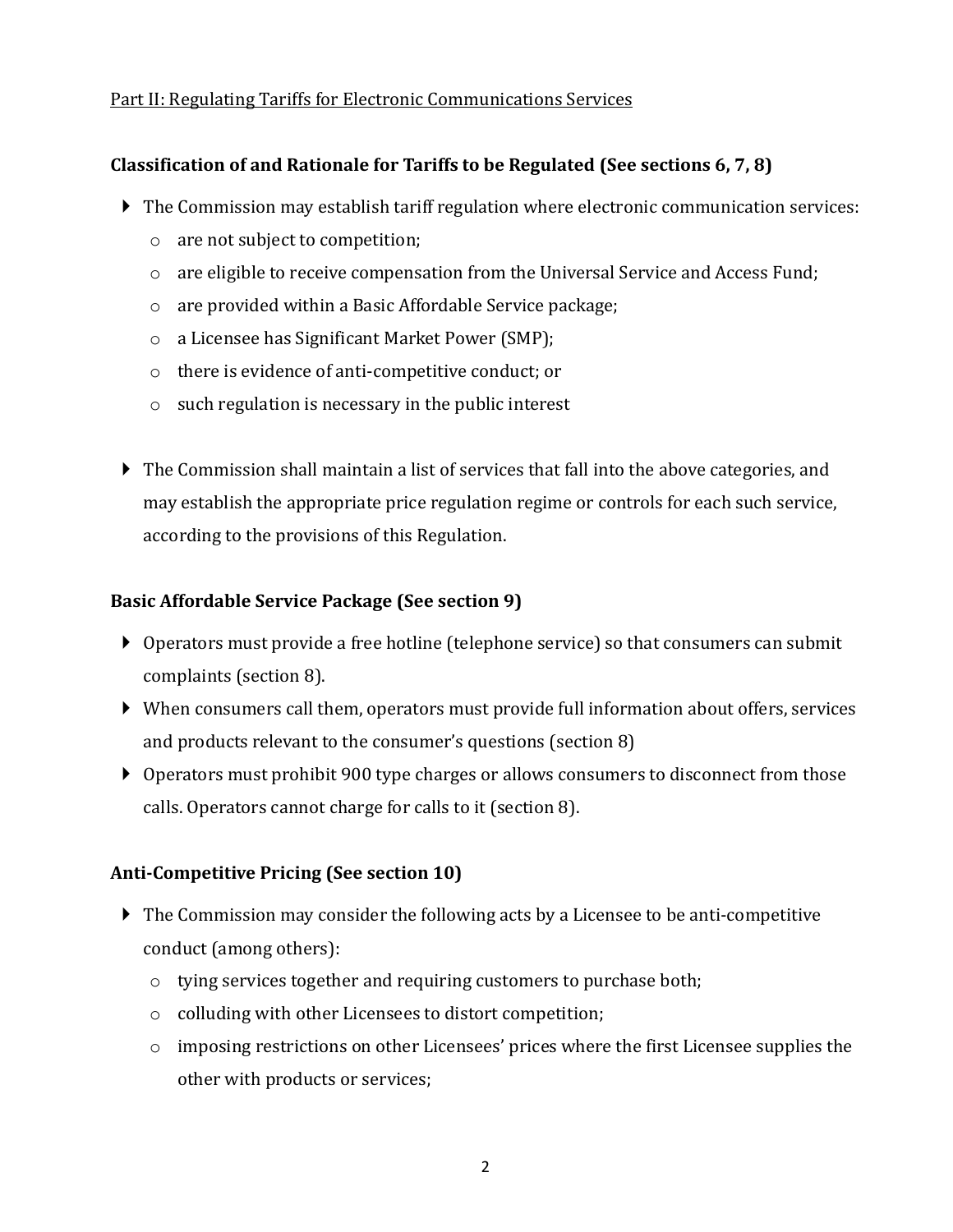- o entering into exclusive agreements that lessen competition;
- o abusive differentiation between on-net and off-net tariffs, where the price difference is significant, correlates with market share, or traffic flows are imbalanced.
- The Commission may also consider the following acts by an SMP Licensee as anticompetitive, and may require cessation or modification of such practices:
	- o providing more favorable tariffs to one group of customers over others, which are not justified by cost differences;
	- o attempting to leverage a dominant position in one market to gain market share in another;
	- o where a Licensee supplies both wholesale and retail service, reducing its own retail prices while maintaining higher wholesale prices to competitors;
	- o cross-subsidizing competitive services from SMP services;
	- o predatory pricing.

## Part 4: Obligations That May Be Imposed (note that there is no Part 3 in the draft)

## **Price Caps (See section 11)**

 The Commission may establish a price cap plan to regulate basic service or noncompetitive service tariffs. It shall designate which services will be subject to price caps, and the terms, conditions, cap levels, adjustment factors, and other features of the plans.

## **Restrictions on Price Squeeze (See section 12)**

- The Commission shall determine whether SMP Licensees that are vertically integrated may be imposing a vertical price squeeze on competitors, whereby retail prices are lower than wholesale access prices plus additional costs, including where services are supplied as part of a bundle.
- Where evidence of a price squeeze is found, the Commission may order suspension or modification of the relevant tariffs.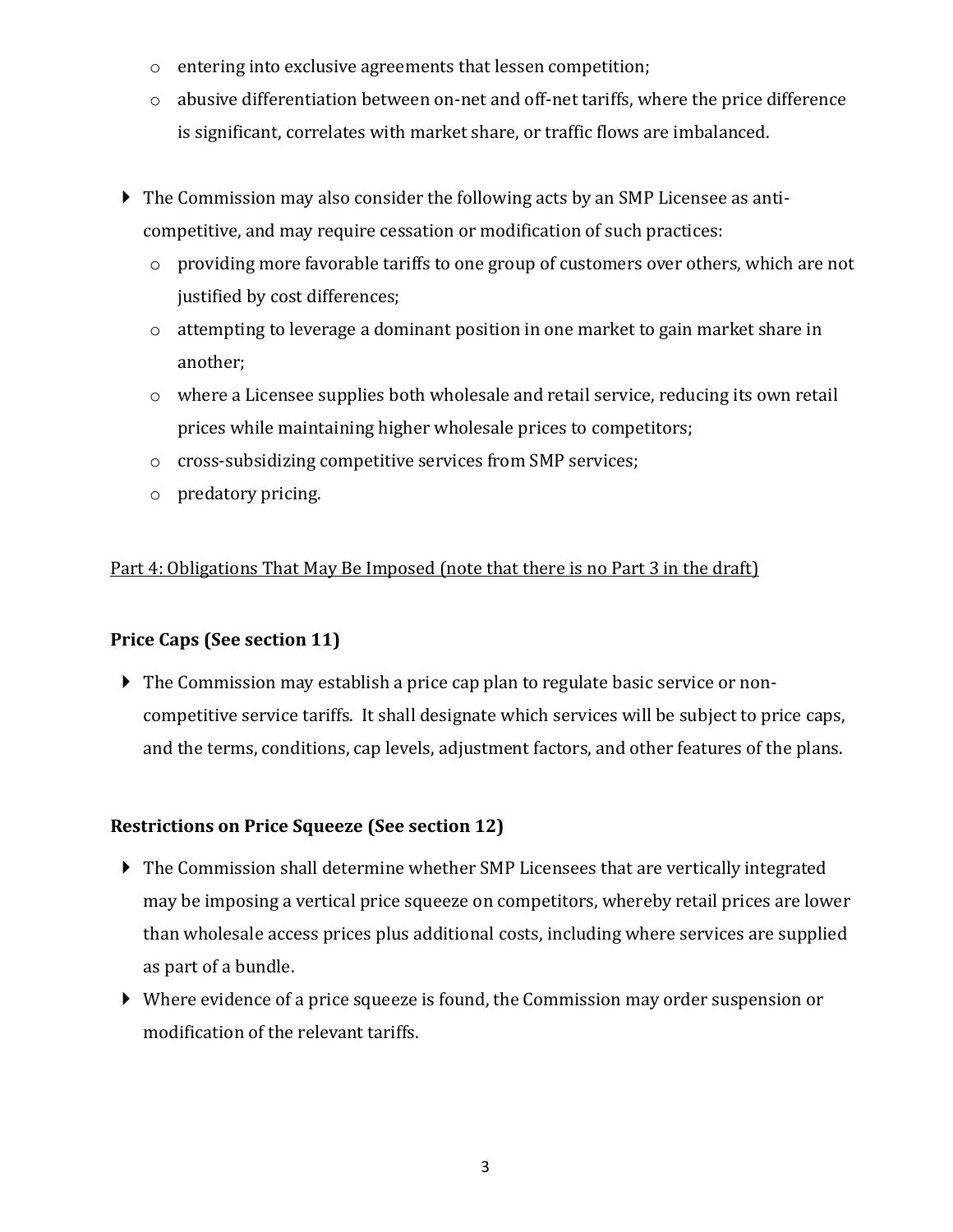## **Cost Orientation of Prices (See section 13)**

 An SMP Licensee may be required to provide tariffs that are cost-oriented. Such Licensee must provide to the Commission relevant information which shows how tariffs comply with this obligation. The Commission may require modification or replacement of tariffs that it deems non-compliant.

## **Prohibition on Price Discrimination (See section 14)**

- ▶ The Commission may require modification or suspension of tariffs found to impose undue price discrimination between similarly situated customers.
- In the case of mobile on-net and off-net call tariffs, the Commission may prohibit differentiation between prices for such calls, determine the maximum difference in prices, and/or determine the minimum difference between interconnection charges and retail on-net call prices.

# **Compliance with Relevant Benchmarks (See section 15)**

 In situations where the Commission is not provided sufficient information to determine tariff compliance, it may require a Licensee to establish tariffs that are based on relevant benchmark prices in other international markets, whether within the Eastern Caribbean or elsewhere. Such benchmarks shall be based on verified prices for comparable services in similar markets.

# **Procedures for Discontinuance of Tariff Application (See section 16)**

 Licensees must submit an application for proposed discontinuance of a service at least 60 days in advance, and such discontinuance shall be subject to Commission approval, which shall not be unreasonably withheld.